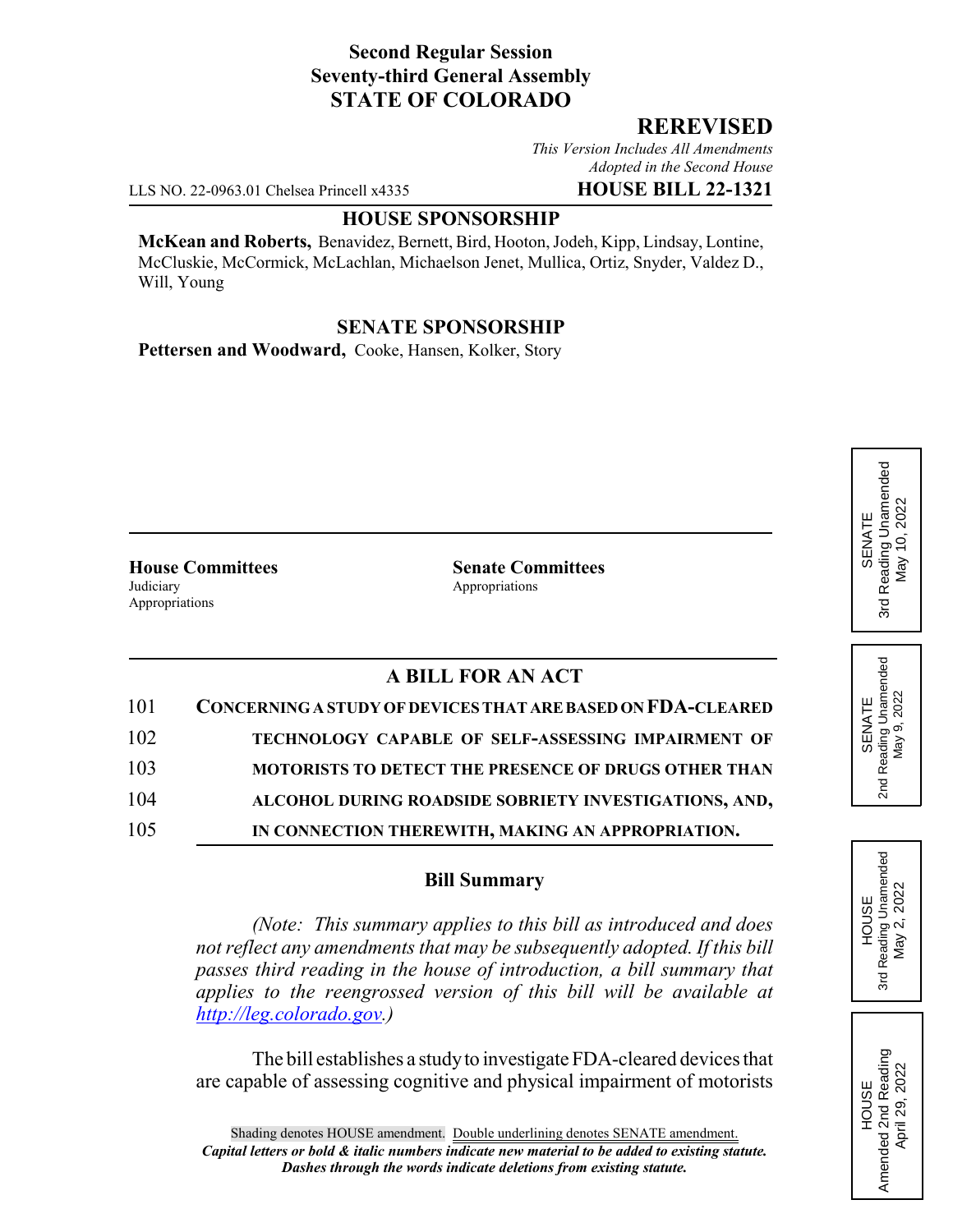to detect the presence of drugs other than alcohol during roadside sobriety investigations.

The bill requires the Colorado department of transportation (department) to issue a request for proposal for a study and report to be conducted and completed not later than June 1, 2023. The department shall submit and present a final report with the findings of the study at the joint transportation committee's "State Measurement for Accountable, Responsive, and Transparent (SMART) Government Act" hearing and to the Colorado task force on drunk and impaired driving. The bill sets requirements and standards for the study.

The study repeals July 1, 2024.

 *Be it enacted by the General Assembly of the State of Colorado:* **SECTION 1.** In Colorado Revised Statutes, **add** 42-4-1308 as 3 follows: **42-4-1308. Study of devices capable of assessing drug impairment of motorists - report - definition - repeal.** (1) AS USED IN THIS SECTION, UNLESS THE CONTEXT OTHERWISE REQUIRES, "FIELD STUDY" MEANS A RESEARCH ACTIVITY THAT OCCURS OUTSIDE OF AN OFFICE OR LABORATORY SETTING FOR AT LEAST A PORTION OF THE STUDY'S DURATION. 10 (2) ON OR BEFORE JUNE 1, 2022, THE COLORADO DEPARTMENT OF TRANSPORTATION SHALL ISSUE A REQUEST FOR PROPOSAL FOR A STUDY 13 AND REPORT TO BE CONDUCTED AND COMPLETED NOT LATER THAN JUNE 14 1, 2023. THE COLORADO DEPARTMENT OF TRANSPORTATION SHALL SUBMIT AND PRESENT A FINAL REPORT AT THE JOINT TRANSPORTATION COMMITTEE'S "STATE MEASUREMENT FOR ACCOUNTABLE, RESPONSIVE, AND TRANSPARENT (SMART) GOVERNMENT ACT" HEARING PURSUANT TO SECTION 2-7-203 AND TO THE COLORADO TASK FORCE ON DRUNK AND IMPAIRED DRIVING CREATED IN SECTION 42-4-1306. THE STUDY SHALL